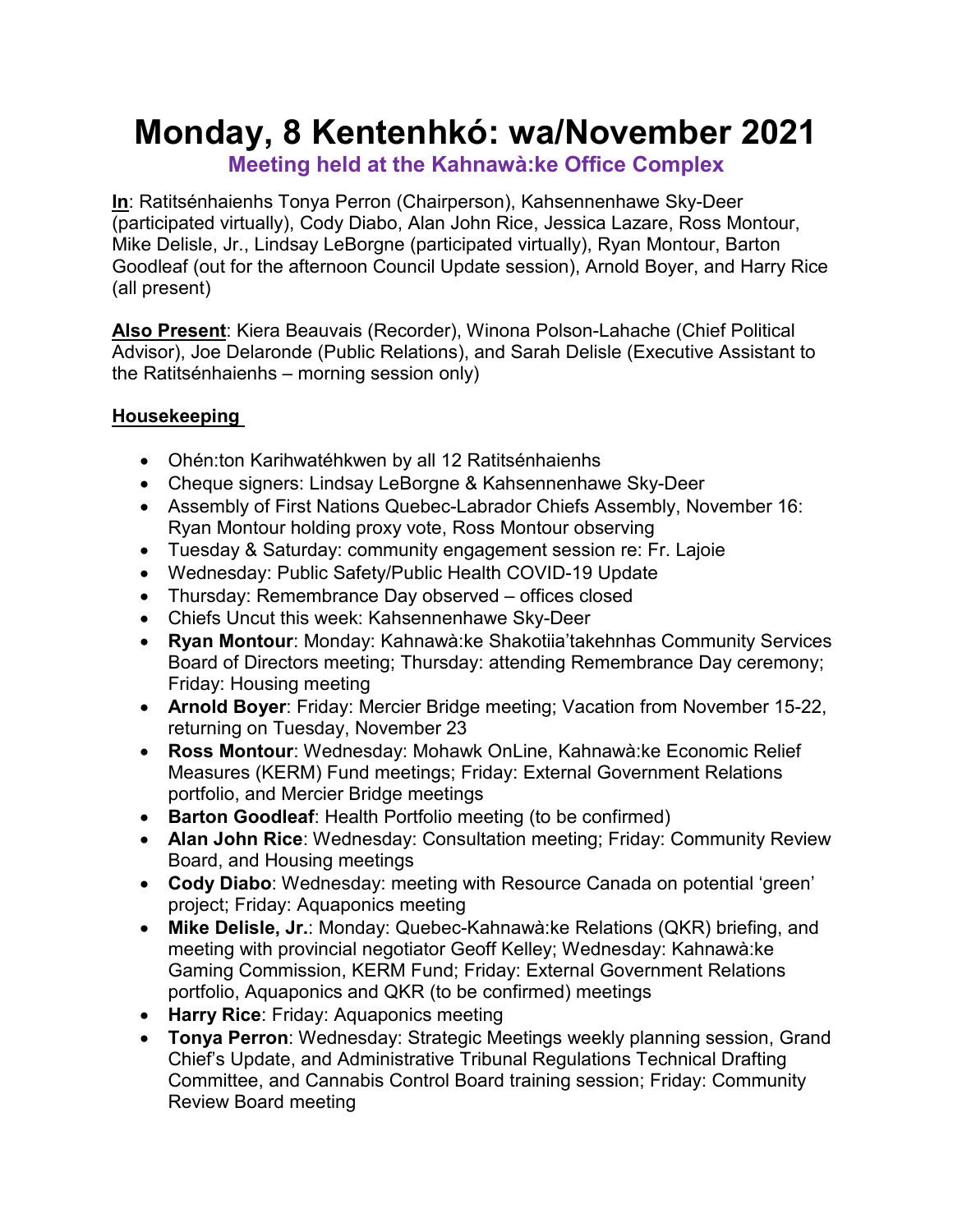- **Jessica Lazare**: Tuesday: Language meeting; Wednesday: Administrative Tribunal regulations Technical Drafting meeting; Friday: Community Review Board, and Mercier Bridge meetings
- **Kahsennenhawe Sky-Deer**: Tuesday: meeting with Governor General and others in Ottawa (see press release dated Monday, November 8); Wednesday: recording Chiefs Uncut, Strategic Meetings weekly planning meeting; Grand Chief's Update, Mohawk OnLine, KERM Fund meetings; Friday: External Government Relations portfolio meeting, and out for the afternoon; Vacation from November 15-22, returning on Tuesday, November 23

## **Agenda Items**

#### **Request for Decision: Delson Industrial Project/Wetlands**

*Presence of Francis Walsh (MCK Legal Services), Brittany Diabo, and Nelly Marcoux. Portfolio Chiefs: Jessica Lazare, Ross Montour & Alan John Rice*. Request for Decision regarding MCK legal options regarding a development project in Delson which would impact wetlands tributary to the Turtle River. It was decided not to pursue legal action at this time as the associated risks are too significant. The MCK will instead pursue political actions to pursue protecting the wetlands against development projects. **Agreed by Consensus**

#### **Council Updates**

- Michael Delisle, Jr. Updated on Gaming meeting with Canadian Senator Mary Jane McCallum, as well as separate discussions with federal Justice Minister David Lametti, in regard to impacts of the implementation of Canada's Bill C-218 on Kahnawà:ke (with input from Ross Montour & Kahsennenhawe Sky-Deer); Economic Development strategies and initiatives, including recent Summit hosted by Tewatohnhi'saktha; Hydro-Québec/Hertel project; Kahnawà:ke Tourism; Kahnawà:ke Sustainable Energies; and the provision of letters requested by community members concerning loans
- Harry Rice provided updates on Community Social Affairs portfolio internal work assignments; Parc Jean Drapeau project; and Boucherville Elementary School speaking engagement
- Cody Diabo updated on progress of exploring the potential purchase of heritage property in Montreal; Asbestos Civil Investigation communications planning; Kanawaki lease renewal; and recent two-day Kahnawà:ke Collective Impact 'Food Sovereignty' event
- Alan John Rice reported on Finance, Administration & Operations (FAO) policy updates; Community Social Affairs portfolio; Consultation files; and commented on success of Economic Development Summit
- Ross Montour updated on Assembly of First Nations Quebec-Labrador meeting, which included a discussion on the United Nations Declaration of the Rights of Indigenous People and an acknowledgement of the late Edward J. Cross; Hydro-Québec/Hertel project; Kahnawà:ke-Canada Relations status report, including Environment matters and options to open discussions with Indigenous Affairs